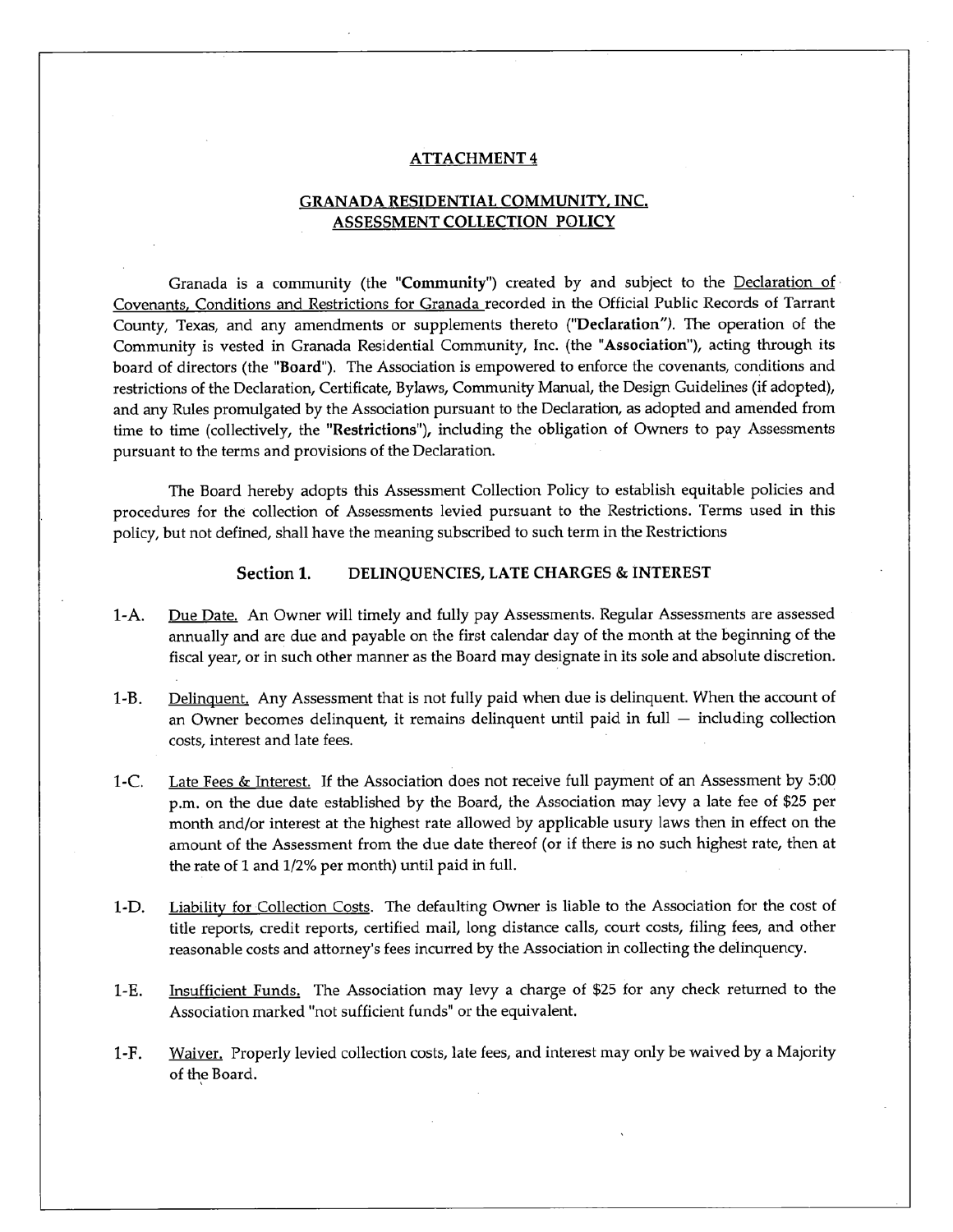# **Section 2. INSTALLMENTS & ACCELERATION**

If an Assessment, other than a Regular Assessment, is payable in installments, and if an Owner defaults in the payment of any installment, the Association may declare the entire Assessment in default and accelerate the due date on all remaining installments of the Assessment. An Assessment, other than a Regular Assessment, payable in installments may be accelerated only after the Association gives the Owner at least fifteen (15) days prior notice of the default and the Association's intent to accelerate the unpaid balance if the default is not timely cured. Following acceleration of the indebtedness, the Association has no duty to reinstate the installment program upon partial payment by the Owner.

## **Section 3. PAYMENTS**

3-A. Application of Payments. After the Association notifies the Owner of a delinquency and the Owner's liability for late fees or interest, and collection costs, any payment received by the Association shall be applied in the following order, starting with the oldest charge in each category, until that category is fully paid, regardless of the amount of payment, notations on checks, and the date the obligations arose:

(1) Delinquent assessments (4) Other attorney's fees

(2) Current assessments (5) Fines

(3) Attorney fees and costs associated (6) Any other amount with delinquent assessments

3-B. Payment Plans. The Association shall offer a payment plan to a delinquent Owner with a minimum term of at least three (3) months and a maximum term of eighteen (18) months from the date the payment plan is requested for which the Owner may be charged reasonable administrative costs and interest. The Association will determine the actual term of each payment plan offered to an Owner. An Owner is not entitled to a payment plan if the Owner has defaulted on a previous payment plan in the last two (2) years. If an Owner is in default at the time the Owner submits a payment, the Association is not required to follow the application of payments schedule set forth in Paragraph 3-A.

3-C. Form of Payment. The Association may require that payment of delinquent Assessments be made only in the form of cash, cashier's check, or certified funds.

3-D. Partial and Conditioned Payment. The Association may refuse to accept partial payment (i.e., less than the full amount due and payable) and payments to which the payer attaches conditions or directions contrary to the Board's policy for applying payments. The Association's endorsement and deposit of a payment does not constitute acceptance. Instead, acceptance by the Association occurs when the Association posts the payment to the Owner's account. If the Association does not accept the payment at that time, it will promptly refund the payment to the payer. A payment that is not refunded to the payer within thirty (30) days after being deposited by the Association may be deemed accepted as to payment, but not as to words of limitation or instruction accompanying the payment. The acceptance by the Association of partial payment of delinquent Assessments does not waive the Association's right to pursue or to continue pursuing its remedies for payment in full of all outstanding obligations.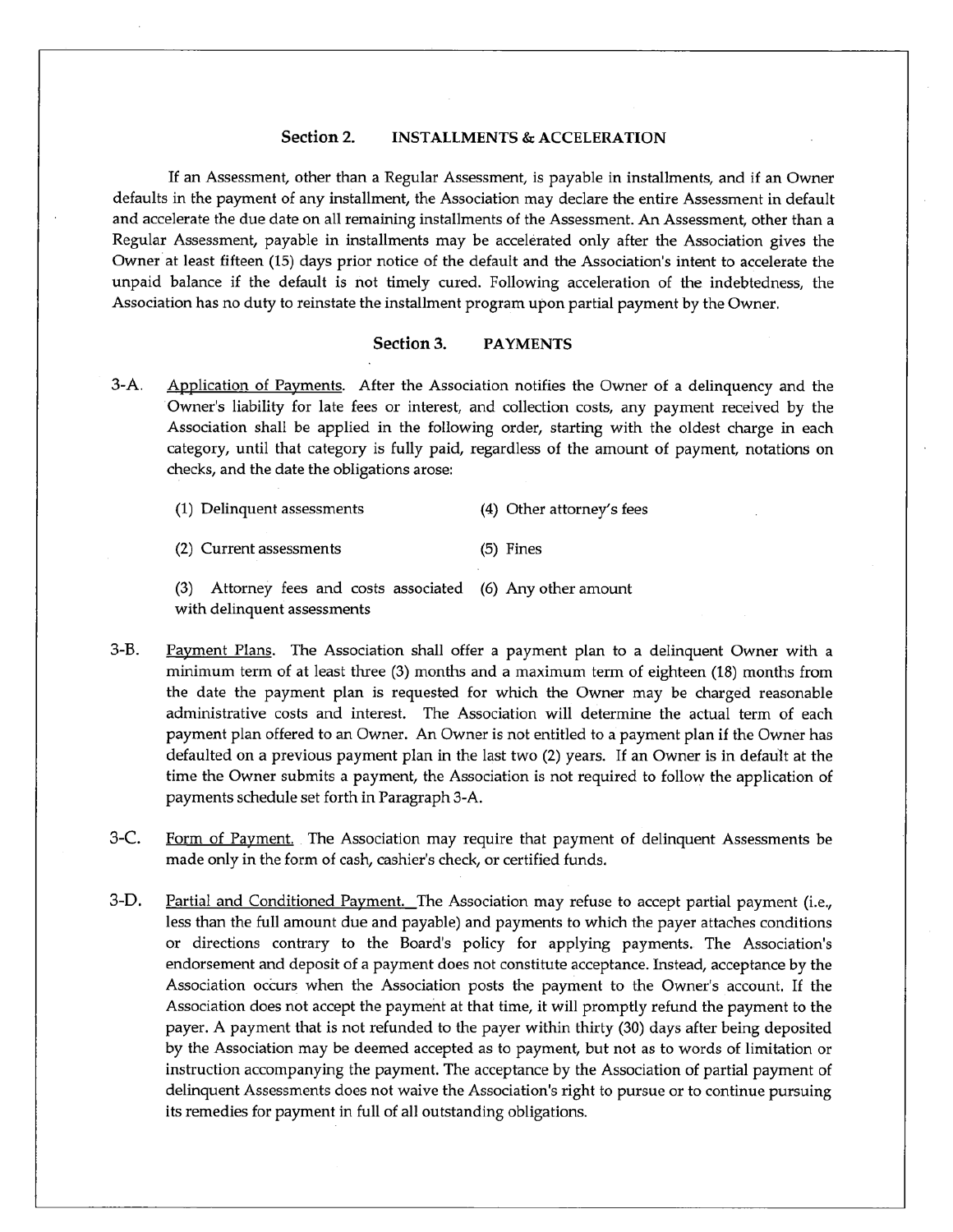- 3-E. Notice of Payment. If the Association receives full payment of the delinquency after recording a notice of lien, the Association will cause a release of notice of lien to be publicly recorded, a copy of which will be sent to the Owner. The Association may require the Owner to prepay the cost of preparing and recording the release.
- 3-F. Correction of Credit Report. If the Association receives full payment of the delinquency after reporting the defaulting Owner to a credit reporting service, the Association will report receipt of payment to the credit reporting service.

## **Section 4. LIABILITY FOR COLLECTION COSTS**

4-A. Collection Costs. The defaulting Owner may be liable to the Association for the cost of title reports, credit reports, certified mail, long distance calls, filing fees, and other reasonable costs and attorney's fees incurred in the collection of the delinquency.

#### **Section 5. COLLECTION PROCEDURES**

- 5-A. Delegation of Collection Procedures. From time to time, the Association may delegate some or all of the collection procedures, as the Board in its sole discretion deems appropriate, to the Association's managing agent, an attorney, or a debt collector.
- 5-B. Delinquency Notices. If the Association has not received full payment of an Assessment by the due date, the Association may send written notice of nonpayment to the defaulting Owner, by hand delivery, first class mail, and/or by certified mail, stating the amount delinquent. The Association's delinquency-related correspondence may state that if full payment is not timely received, the Association may pursue any or all of the Association's remedies, at the sole cost and expense of the defaulting Owner.
- 5-C. Verification of Owner Information. The Association may obtain a title report to determine the names of the Owners and the identity of other lien-holders, including the mortgage company.
- 5-D. Collection Agency. The Board may employ or assign the debt to one or more collection agencies.
- 5-E. Notification of Mortgage Lender. The Association may notify the mortgage lender of the default obligations.
- 5-F. Notification of Credit Bureau. The Association may report the defaulting Owner to one or more credit reporting services.
- 5-G. Collection by Attorney. If the Owner's account remains delinquent for a period of ninety (90) days, the manager of the Association or the Board of the Association shall refer the delinquent account to the Association's attorney for collection. In the event an account is referred to the Association's attorney, the Owner will be liable to the Association for its legal fees and expenses. Upon referral of a delinquent account to the Association's attorney, the Association's attorney will provide the following notices and take the following actions unless otherwise directed by the Board: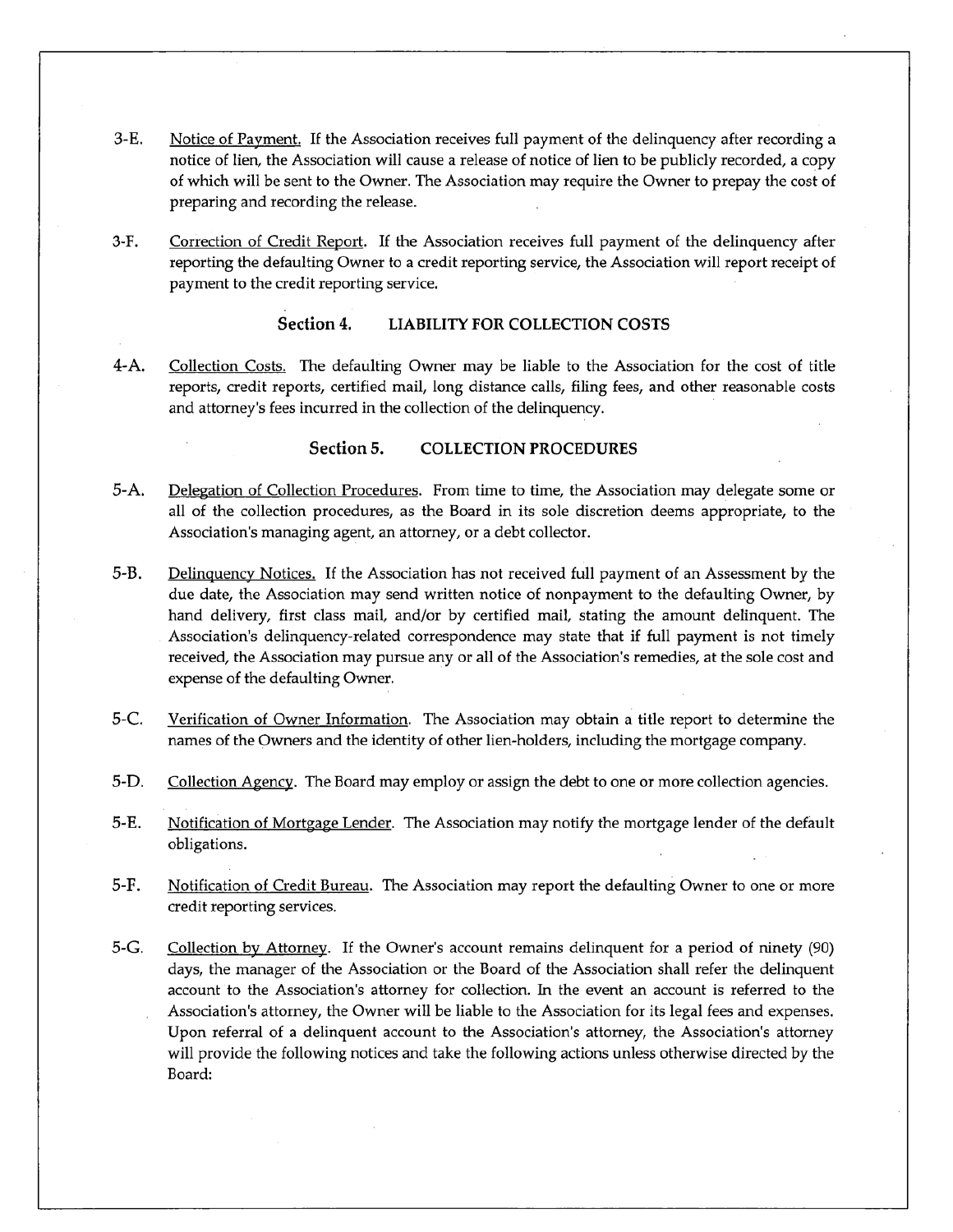- (1) Initial Notice: Preparation of the Initial Notice of Demand for Payment Letter. If the account is not paid in full within 30 days (unless such notice has previously been provided by the Association , then
- (2) Lien Notice: Preparation of the Lien Notice of Demand for Payment Letter and record a Notice of Unpaid Assessment Lien. If the account is not paid in full within 30 days, then
- (3) Final Notice: Preparation of the Final Notice of Demand for Payment Letter and Intent to Foreclose and Notice of Intent to Foreclose to Lender . If the account is not paid in full within 30 days, then
- (4) Foreclosure of Lien: Only upon specific approval by a majority of the Board.
- 5-H. Notice of Lien. The Association's attorney may cause a notice of the Association's Assessment lien against the Owner's home to be publicly recorded. In that event, a copy of the notice will be sent to the defaulting Owner, and may also be sent to the Owner's mortgagee.
- 5-I. Cancellation of Debt. If the Board deems the debt to be uncollectible, the Board may elect to cancel the debt on the books of the Association, in which case the Association may report the full amount of the forgiven indebtedness to the Internal Revenue Service as income to the defaulting Owner.
- 5-J. Suspension of Use of Certain Facilities or Services. The Board may suspend the use of the Common Area amenities by an Owner, or his tenant, whose account with the Association is delinquent for at least thirty (30) days.

#### **Section 6. GENERAL PROVISIONS**

- 6-A. Independent Judgment. Notwithstanding the contents of this detailed policy, the officers, directors, manager, and attorney of the Association may exercise their independent, collective, and respective judgment in applying this policy.
- 6-B. Other Rights. This policy is in addition to and does not detract from the rights of the Association to collect Assessments under the Restrictions and the laws of the State of Texas.
- 6-C. Limitations of Interest. The Association, and its officers, directors, managers, and attorneys, intend to conform strictly to the applicable usury laws of the State of Texas. Notwithstanding anything to the contrary in the Restrictions or any other document or agreement executed or made in connection with this policy, the Association will not in any event be entitled to receive or collect, as interest, a sum greater than the maximum amount permitted by applicable law. If from any circumstances whatsoever, the Association ever receives, collects, or applies as interest a sum in excess of the maximum rate permitted by law, the excess amount will be applied to the reduction of unpaid Assessments, or reimbursed to the Owner if those Assessments are paid in full.
- 6-D. Notices. Unless the Restrictions, applicable law, or this policy provide otherwise, any notice or other written communication given to an Owner pursuant to this policy will be deemed